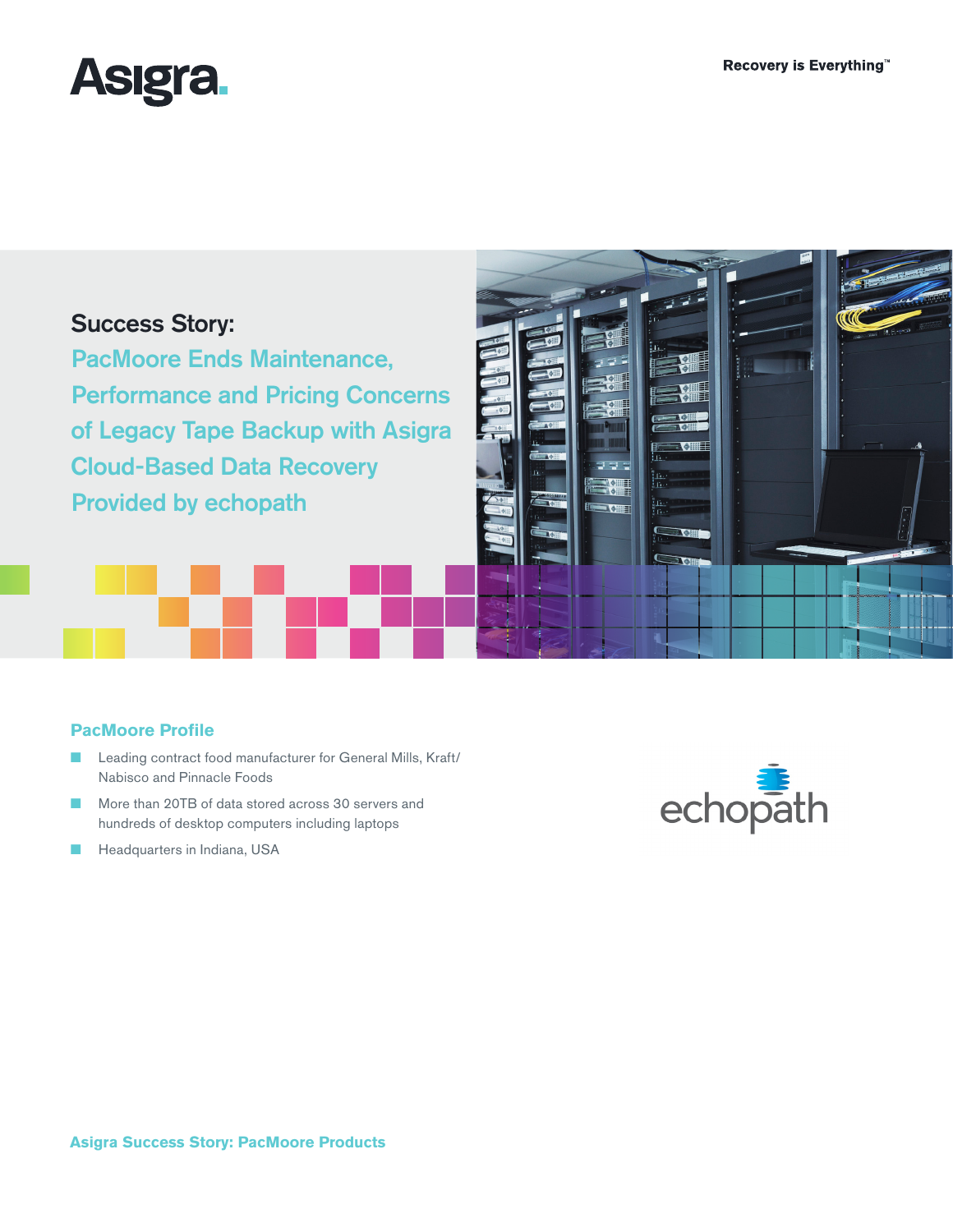

#### **Customer Overview**

Headquartered in Hammond, Indiana, PacMoore Products is a leading provider of contract manufacturing, contract packaging, and turnkey solutions for the global food industry, serving clients that include General Mills, Kraft/Nabisco and Pinnacle Foods. A privately held company founded over 18 years ago, PacMoore is one of the nation's leading contract manufacturers, processing and packaging more than 150 million pounds of dry food ingredients per year. After using a tape-based backup solution for years, the company realized a change was necessary when its backup environment was unable to keep up with server growth and increasing data requirements. The company sought to modernize its backup environment by transitioning to a cloud-based data recovery solution provided by echopath and Asigra. As a result, PacMoore has eliminated the inefficiencies of tape backup to improve overall business uptime.

### **Business Situation**

When the volume of PacMoore's production data grew from 12 to 20TB and the number of Xen Server-powered virtual machines expanded from 10 to 30 servers across three physical systems, the company's tape-based backup system became burdensome, requiring extensive management time and financial resources to keep pace. In addition to tape management/agent-based software headaches and unpredictable costs, the risk of exposure and corruption of tapebased magnetic media, lengthy recovery times and potential for lost or stolen tapes while in transit to offsite holding facilities were additional concerns.

PacMoore sought to address its management and data growth challenges with a more user-friendly solution that would scale easily over time and contain

the costs associated with traditional backup and recovery solutions. The company turned to echopath, a cloud service provider focused on data recovery to provide its Asigra-based backup and recovery solution.

#### **Solution**

PacMoore modernized its backup environment with echopath's cloudbased data recovery solution powered by Asigra to ensure the recovery of its business critical information. This included application data from Microsoft Exchange, SQL Server and the company's ERP system as well as a large volume of file data. All of this data is now automatically and regularly backed up according to policies set by PacMoore. In addition to protecting the company's server data, PST Archive files on PacMoore's desktop and laptop systems are also protected using the cloud-based recovery solution.

"When we initially started looking for alternatives to tape backup, we looked at echopath," said Scott Reid, VP, Operations for PacMoore. "They presented us with a solution that would eliminate the hassle of cataloging and sending backup tapes offsite and retrieving them for lengthy data recovery processes. With the service now fully deployed and several successful recoveries under our belt, the Asigrabased solution has given us the assurance of knowing our data is always accessible."

Designed for efficient performance and compatibility with physical, virtual and cloud architectures, Asigra Cloud Backup™ is equipped with agentless software architecture for easier deployment and management; global de-duplication and data compression technology for storage, LAN and WAN optimization; NIST FIPS 140-2 certified security with AES 256 encryption, and autonomic healing and validation restore

#### **Environment**

- More than 20TB of data stored across 30 servers and hundreds of desktop computers
- Mixed operating environment with both physical and virtual servers
- Windows-based desktop computers storing Microsoft Exchange PST archive files
- Business applications, including Microsoft Exchange, SQL Server and the company's proprietary ERP system

### **Asigra Cloud-Based Data Recovery Delivers**

- Single integrated solution for all data protection needs
- Flexibility to protect data according to customer preferences
- More efficient use of storage and network resources
- Data encryption that secures data in-flight and at-rest
- Confidence that data can be restored and recovered

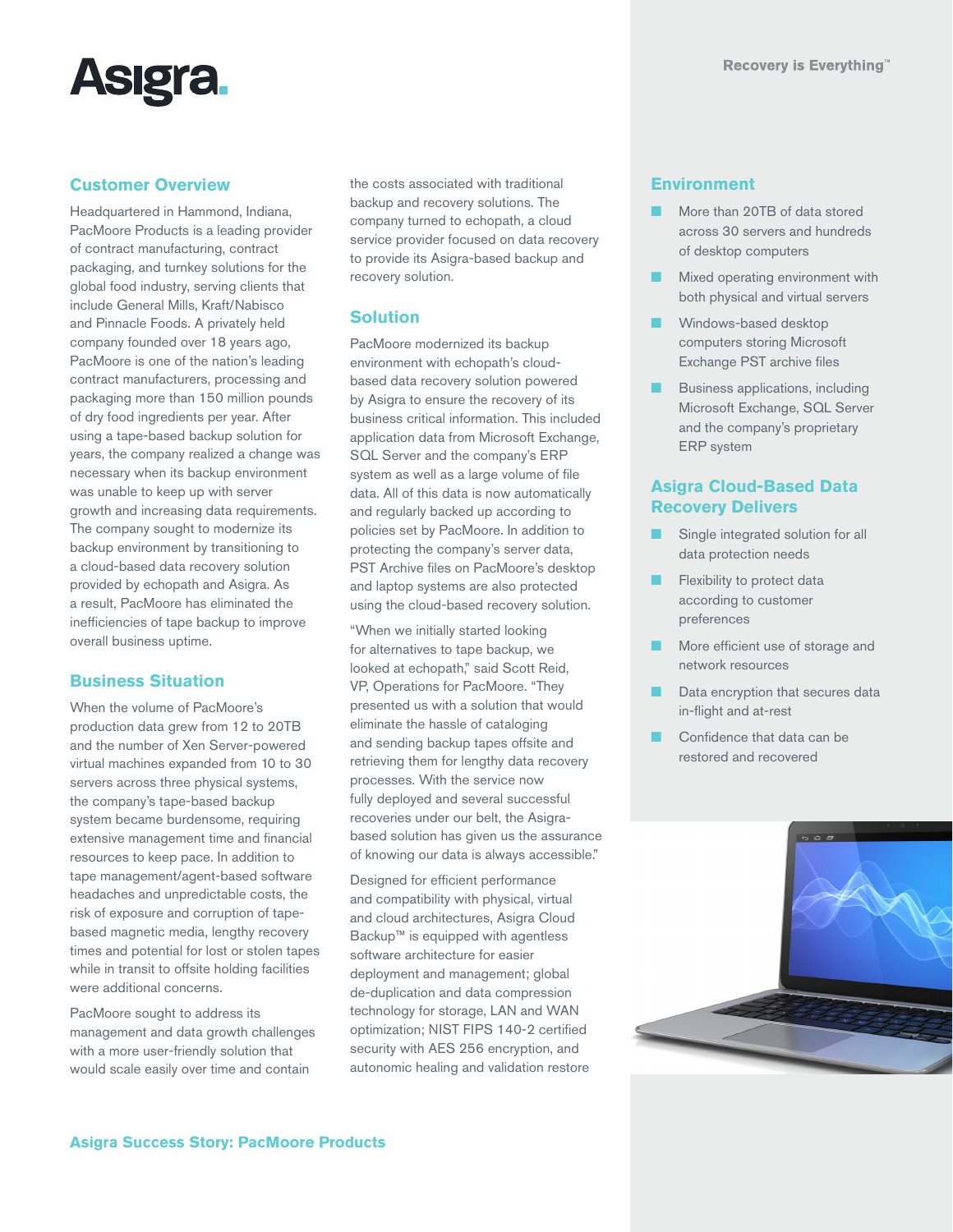

capabilities. As an integrated solution, Asigra Cloud Backup performs fast, efficient and secure backups of all types and locations of data, including enterprise servers, databases, applications, endpoint devices and cloud-based applications.

The Asigra solution is delivered as a service by Indiana-based echopath. echopath's cloud backup services have been architected to remove the IT management time and hardware, software and service-related costs of tape-based solutions. The fully automated service is supported by an experienced team that actively monitors all backup activities daily to check and double-check backup and recovery logs for failures, errors and overall success.

"Cloud-based data recovery allows PacMoore to overcome the limitations of traditional backup software and legacy tape solutions. With highperformance recovery and dynamic capacity scaling to handle unlimited data growth, the technology enables businesses to recover thoroughly and quickly while minimizing operational and management costs."

### **Chad Whaley, President of echopath, LLC.**

### **Results**

Since making the transition, PacMoore has been impressed with the scalability, recovery response time and ability to recover locally or from echopath's remote data center. Other benefits include the ability to recover data back to any system/ device in the network, including physical

servers, virtual machines and/or desktops. Asigra's device and platform agnostic solution ensures that all enterprise data is protected, allowing PacMoore to eliminate point solutions and consolidate backup operations. Finally, the user-friendly solution simplifies backup management and frees up valuable IT resources.

"Tape is no longer a viable option given other alternatives now available in the marketplace. Cloud-based data recovery is so much easier than having to find, load and retrieve data from tapes. Thanks to echopath and Asigra we have shaved off the number of hours spent on backup significantly and substantially improved our ability to recover from a data loss event regardless of where the data was originally located."

## **Scott Reid, VP, Operations for PacMoore**

Key benefits of the Asigra software solution for PacMoore include:

- Scheduled automatic backups that ensure continuous data protection;
- Easy, manageable and rapid response data recovery;
- Enterprise-class fault tolerant capabilities for business continuity;
- NIST FIPS 140-2 certified security advanced encryption for data in-flight and at-rest, and
- Agentless architecture for seamless scalability as the volume of data grows.

"With the service now fully deployed and several successful recoveries under our belt, the Asigra-based solution has given us the assurance of knowing our data is always accessible."

### **Scott Reid, VP, Operations for PacMoore**